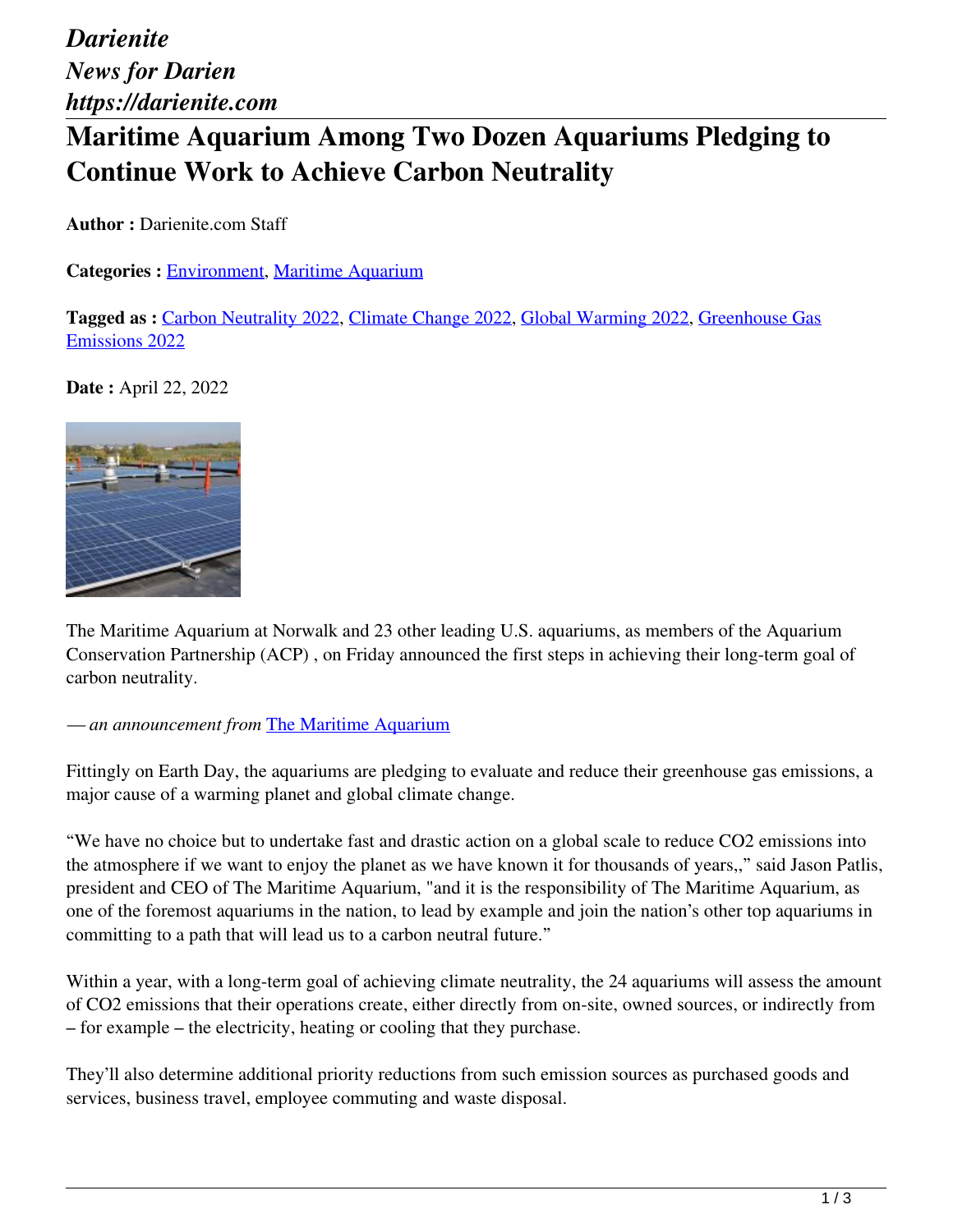## *Darienite News for Darien https://darienite.com*

By April 2024, the aquariums will develop individual emissions-reduction plans, with timelines for completion.

In addition, the aquariums will share strategies for achieving carbon neutrality with each other and with the public, while supporting strong, nature-based solutions in international, federal and state climate-change policies.

Dave Truedson, chief operating officer of The Maritime Aquarium, said the Aquarium already has taken significant steps to reduce its carbon footprint. Examples include operating the country's first hybrid-electric research vessel, installing hundreds of solar panels, and making energy-efficient upgrades to lighting and the HVAC system.

In addition, next week Dr. Sarah Crosby fills the newly created position of director of conservation and policy to significantly expand the Aquarium's leadership role in local and national conservation issues. And, Patlis added, the Aquarium is incorporating information about climate change — and what we all can do to counter it — in exhibits and educational programs.

Climate change is the greatest threat to the future of our planet, our ocean and freshwater systems, and people. For decades, the global ocean has been taking the heat for climate change, absorbing more than 90 percent of the excess heat and nearly a third of the carbon dioxide generated by greenhouse gas emissions.

According to the most recent Intergovernmental Panel on Climate Change report, while the rate of emissions growth has slowed, in 2010-2019, average annual global greenhouse gas emissions were at their highest levels in human history. Without immediate and deep emissions reductions across all sectors, limiting global warming to 1.5°C is beyond reach.

Locally, warmer temperatures of Long Island Sound have contributed to shifting fish and crustacean populations, with warm-water species (such as scup and summer flounder) flourishing but cold-water species (like lobsters and winter flounder) disappearing.

Rising water levels have contributed to increased flood damage during storms. And CO2 released into the atmosphere is absorbed by the ocean, which can lead to ocean acidification and its detrimental impact on a variety of marine life.

As trusted science-based communicators, conservation stewards and local business leaders, aquariums play unique and powerful roles in promoting climate solutions.

These facilities currently run over 200 unique research conservation programs to understand the natural